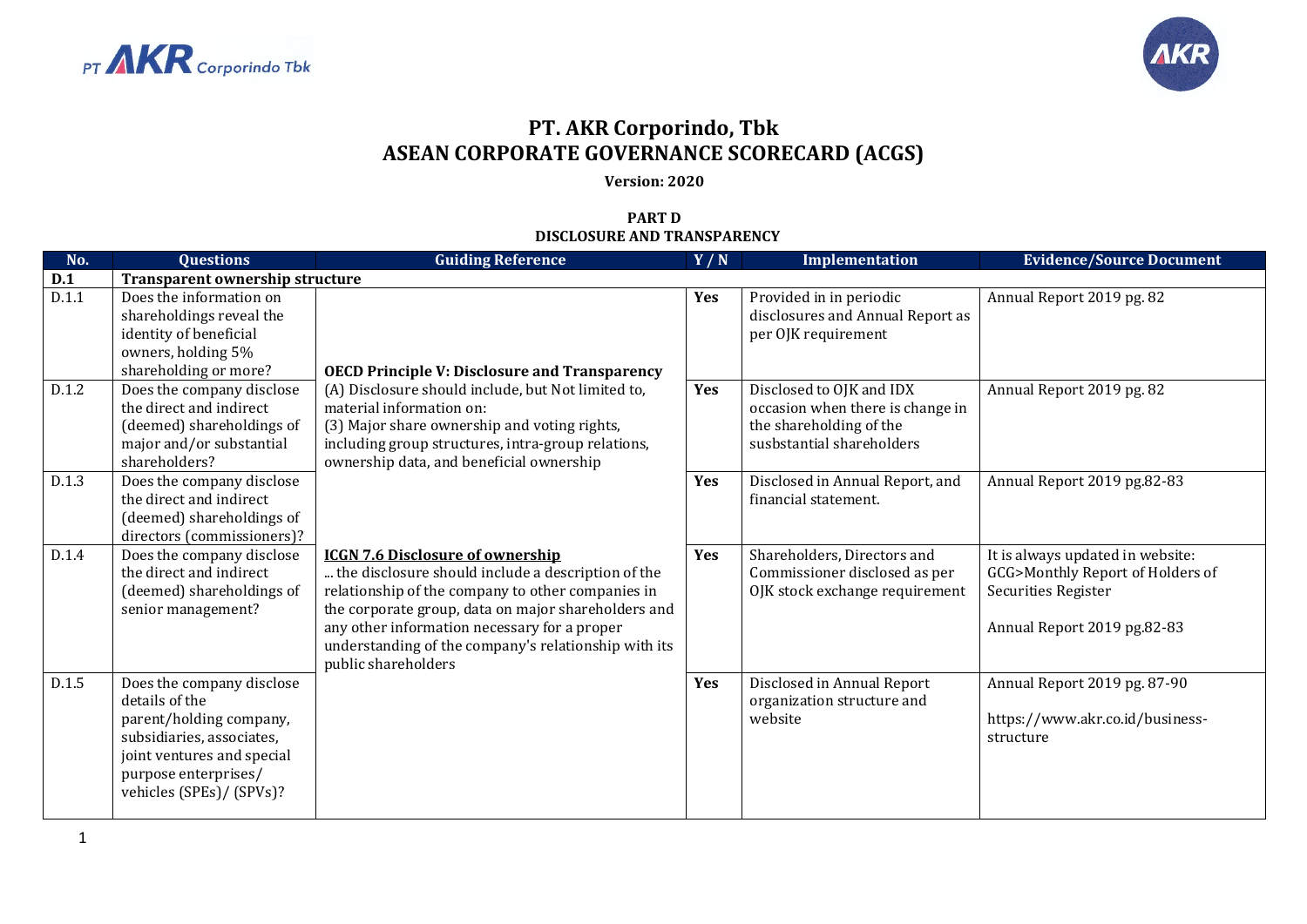



| No.   | <b>Questions</b>                                                     | <b>Guiding Reference</b>                                                                                                                                                                                                                                                                                                                                                                                                                                                                                                                                                | Y/N | Implementation                                                                   | <b>Evidence/Source Document</b>                                                         |
|-------|----------------------------------------------------------------------|-------------------------------------------------------------------------------------------------------------------------------------------------------------------------------------------------------------------------------------------------------------------------------------------------------------------------------------------------------------------------------------------------------------------------------------------------------------------------------------------------------------------------------------------------------------------------|-----|----------------------------------------------------------------------------------|-----------------------------------------------------------------------------------------|
| D.2   | <b>QUALITY OF ANNUAL REPORT</b>                                      |                                                                                                                                                                                                                                                                                                                                                                                                                                                                                                                                                                         |     |                                                                                  |                                                                                         |
|       | Does the company's<br>annual report disclose<br>the following items: | "OECD Principle V (A):<br>(1) The financial and operating results of the<br>company;<br>(2) Company objectives, including ethics,<br>environment, and other public policy commitments;<br>(3) Major share ownership and voting rights,<br>including group structures, intra-group relations,<br>ownership data, beneficial ownership;<br>(4) Remuneration policy for members of the board<br>and key executives, including their qualifications, the<br>selection process, other company directorships and<br>whether they are regarded as independent by the<br>board; |     |                                                                                  |                                                                                         |
| D.2.1 | Key risks                                                            |                                                                                                                                                                                                                                                                                                                                                                                                                                                                                                                                                                         | Yes | Disclosed with management<br>strategy and risk management                        | Disclosed in website and Annual Report<br>2019 pg. 273                                  |
| D.2.2 | Corporate objectives                                                 |                                                                                                                                                                                                                                                                                                                                                                                                                                                                                                                                                                         | Yes | VISION, MISSION and corporate<br>objectives clearly disclosed                    | Annual Report 2019 pg. 68<br>http://www.akr.co.id/corporate-values                      |
| D.2.3 | Financial performance<br>indicators                                  |                                                                                                                                                                                                                                                                                                                                                                                                                                                                                                                                                                         | Yes | All Key financial performance<br>indicators disclosed in Annual<br>report        | Annual Report 2019 pg. 18<br>https://www.akr.co.id/financial-<br>highlights             |
| D.2.4 | Non-Financial<br>performance indicators                              | (6) Foreseeable risk factors, including risk<br>management system;<br>(7) Issues regarding employees and other<br>stakeholders;<br>(8) Governance structure and policies, in particular,<br>the content of any corporate governance code or<br>policy and the process by which it is implemented.                                                                                                                                                                                                                                                                       | Yes | Information as required by OJK<br>regarding employees, training<br>etc disclosed | Related to human resources<br>development is disclosed in Annual<br>Report 2019 pg. 160 |
| D.2.5 | Dividend Policy                                                      | OECD Principle V (E):<br>Channel for disseminating information should<br>provide for equal, timely and cost-efficient access to<br>relevant information by users.                                                                                                                                                                                                                                                                                                                                                                                                       | Yes | Clearly disclosed                                                                | Annual Report 2019 pg. 43; 141                                                          |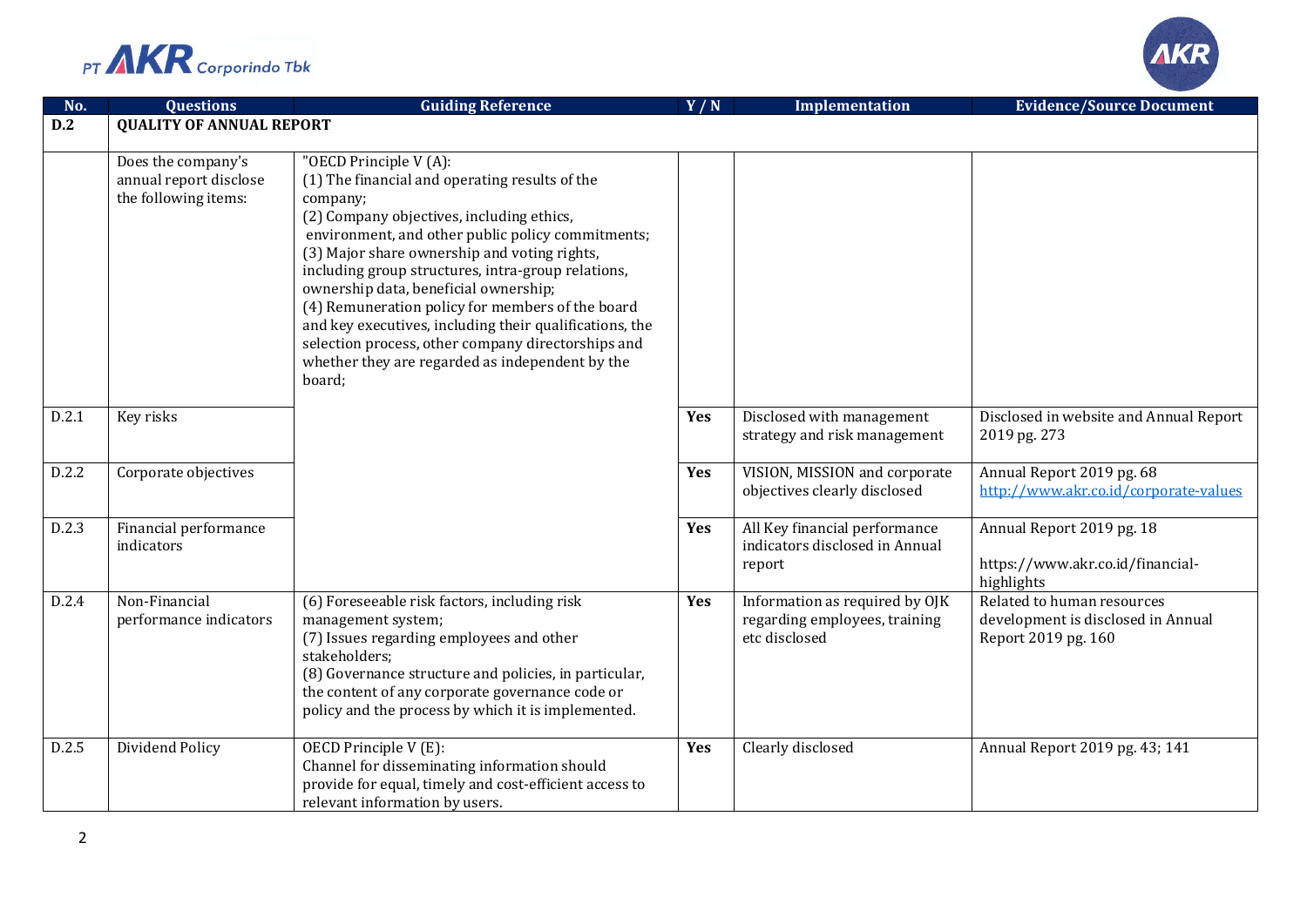



| No.    | <b>Questions</b>                                                                                                                                                                                  | <b>Guiding Reference</b>                                                                                                                           | Y/N        | Implementation                                                                                                                                                   | <b>Evidence/Source Document</b>                                                           |
|--------|---------------------------------------------------------------------------------------------------------------------------------------------------------------------------------------------------|----------------------------------------------------------------------------------------------------------------------------------------------------|------------|------------------------------------------------------------------------------------------------------------------------------------------------------------------|-------------------------------------------------------------------------------------------|
| D.2.6  | Details of whistle-<br>blowing policy                                                                                                                                                             |                                                                                                                                                    | Yes        | Clearly disclosed in Annual<br>Report                                                                                                                            | Annual Report 2019 pg. 292                                                                |
| D.2.7  | Biographical details (at<br>least age, qualifications,<br>date of first appointment,<br>relevant experience, and<br>any other directorships<br>of listed companies) of<br>directors/commissioners | ICGN 2.4 Composition and structure of the board<br>ICGN 2.4.1 Skills and experience<br>ICGN 2.4.3 Independence                                     | Yes        | Profile of individual<br>Commissioners, directors, audit<br>committee, corporate secretary,<br>internal audit provided in<br>Annual Report and on the<br>website | Annual Report 2019 pg.71-81<br>https://www.akr.co.id/board-of-<br>commissioners-directors |
| D.2.8  | Training and/or<br>continuing education<br>program<br>attended by each<br>director/commissioner                                                                                                   | <b>ICGN 5.0 Remuneration</b><br><b>ICGN 5.4 Transparency</b>                                                                                       | <b>Yes</b> | Provided in Annual Report                                                                                                                                        | Annual Report 2019 pg. 181                                                                |
| D.2.9  | Number of board of<br>directors/commissioners<br>meetings held during the<br>vear                                                                                                                 | UK Corporate Governance Code (2010)<br>A.1.2 - the number of meetings of the board and those<br>committees and individual attendance by directors. | Yes        | Provided in Annual Report                                                                                                                                        | Annual Report 2019 pg. 240-244                                                            |
| D.2.10 | Attendance details of<br>each<br>director/commissioner<br>in respect of meetings<br>held                                                                                                          | CLSA-ACGA (2010) CG Watch 2010 - Appendix 2<br>(I) CG rules and practices<br>(19) Disclose the exact remuneration of individual<br>directors.      | Yes        | Provided in Annual Report                                                                                                                                        | Annual Report 2019 pg. 241-244                                                            |
| D.2.11 | Details of remuneration<br>of each member of the<br>board of<br>directors/commissioners                                                                                                           |                                                                                                                                                    | Yes        | Total remuneration paid<br>disclosed in Annual Report                                                                                                            | Annual Report 2019 pg. 238                                                                |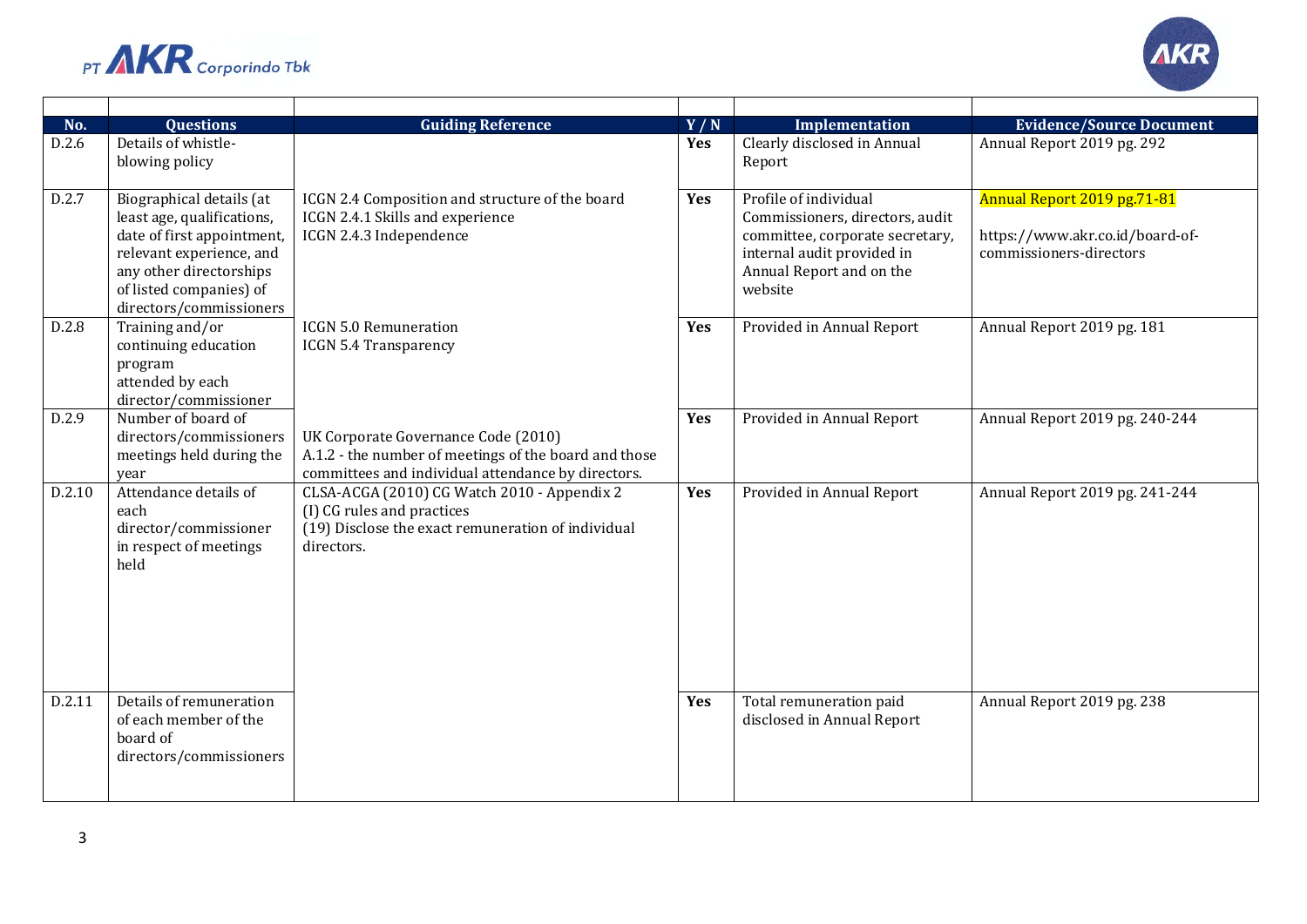

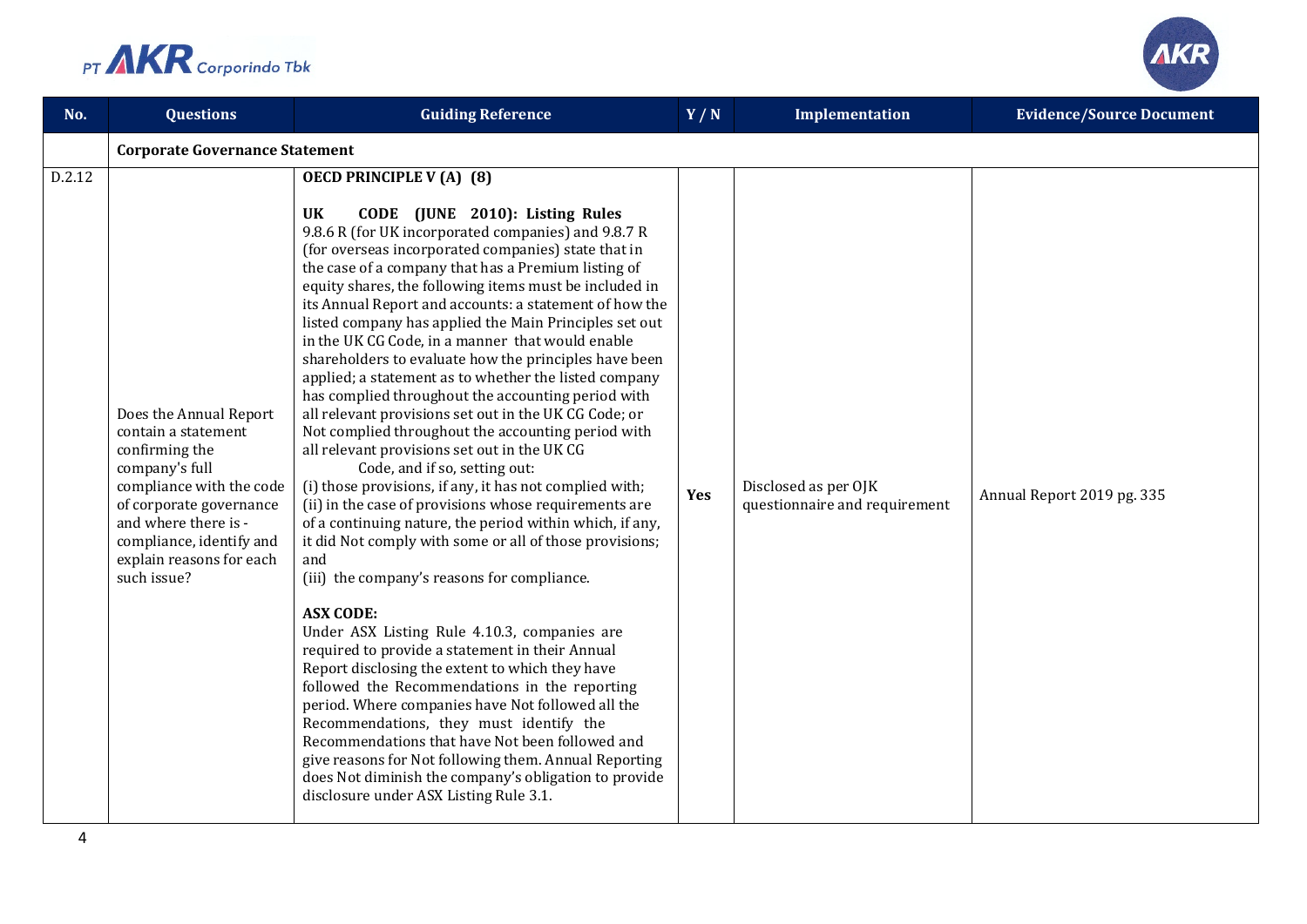



| No.   | <b>Questions</b>                                                                                                                | <b>Guiding Reference</b>                                                                                                                                           | Y/N        | Implementation                                                            | <b>Evidence/Source Document</b>                                |
|-------|---------------------------------------------------------------------------------------------------------------------------------|--------------------------------------------------------------------------------------------------------------------------------------------------------------------|------------|---------------------------------------------------------------------------|----------------------------------------------------------------|
| D.3   | Disclosure of related party transaction (RPT)                                                                                   |                                                                                                                                                                    |            |                                                                           |                                                                |
| D.3.1 | Does the company<br>disclose its policy<br>covering the review and<br>approval of<br>material/significant<br>RPT <sub>s</sub> ? | OECD Principle V: Disclosure and Transparency<br>(A) Disclosure should include, but Not limited to,<br>material information on:<br>(5) Related party transactions. | <b>Yes</b> | Disclosed and also filing RPT<br>provided in website and Annual<br>report | It is disclosed in website:<br><b>GCG&gt;Regulatory Filing</b> |
| D.3.2 | Does the company<br>disclose the name of the<br>related party and<br>relationship for each<br>material/significant<br>RPT?      | ICGN 2.11.1 Related party transactions<br>The company should disclose details of all material<br>related party transactions in its Annual l Report                 | <b>Yes</b> | Detailed required as per OJK<br>regulation disclosed in full              | Annual Report 2019 pg. 153                                     |
| D.3.3 | Does the company<br>disclose the nature and<br>value for each<br>material/significant<br>RPT?                                   |                                                                                                                                                                    | Yes        | Detailed required as per OJK<br>regulation disclosed in full              | Annual Report 2019 pg. 153                                     |

| <b>D.4</b> | Directors and commissioner dealings in shares of the company                    |                                                                                                                                                                                                                                                                                                                                                                                                                                                                                                                                                |            |                                                 |                                                                                                                                                                 |  |  |  |
|------------|---------------------------------------------------------------------------------|------------------------------------------------------------------------------------------------------------------------------------------------------------------------------------------------------------------------------------------------------------------------------------------------------------------------------------------------------------------------------------------------------------------------------------------------------------------------------------------------------------------------------------------------|------------|-------------------------------------------------|-----------------------------------------------------------------------------------------------------------------------------------------------------------------|--|--|--|
| D.4.1      | Does the company<br>disclose trading in the<br>company's shares by<br>insiders? | <b>OECD Principle V (A):</b><br>(3) Major share ownership and voting rights<br><b>ICGN 3.5 Employee share dealing</b><br>Companies should have clear rules regarding any<br>trading by directors and employees in the company's<br>own securities.<br><b>ICGN 5.5 Share ownership</b><br>Every company should have and disclose a policy<br>concerning ownership of shares of the company by<br>senior managers and executive directors with the<br>objective of aligning the interests of these key<br>executives with those of shareholders. | <b>Yes</b> | Disclosed within time limit<br>specified by OJK | Shares ownership status is always<br>updated in website:<br>http://www.akr.co.id/gcg/regulatory-<br>filing/monthly-report-of-holders-of-<br>securities-register |  |  |  |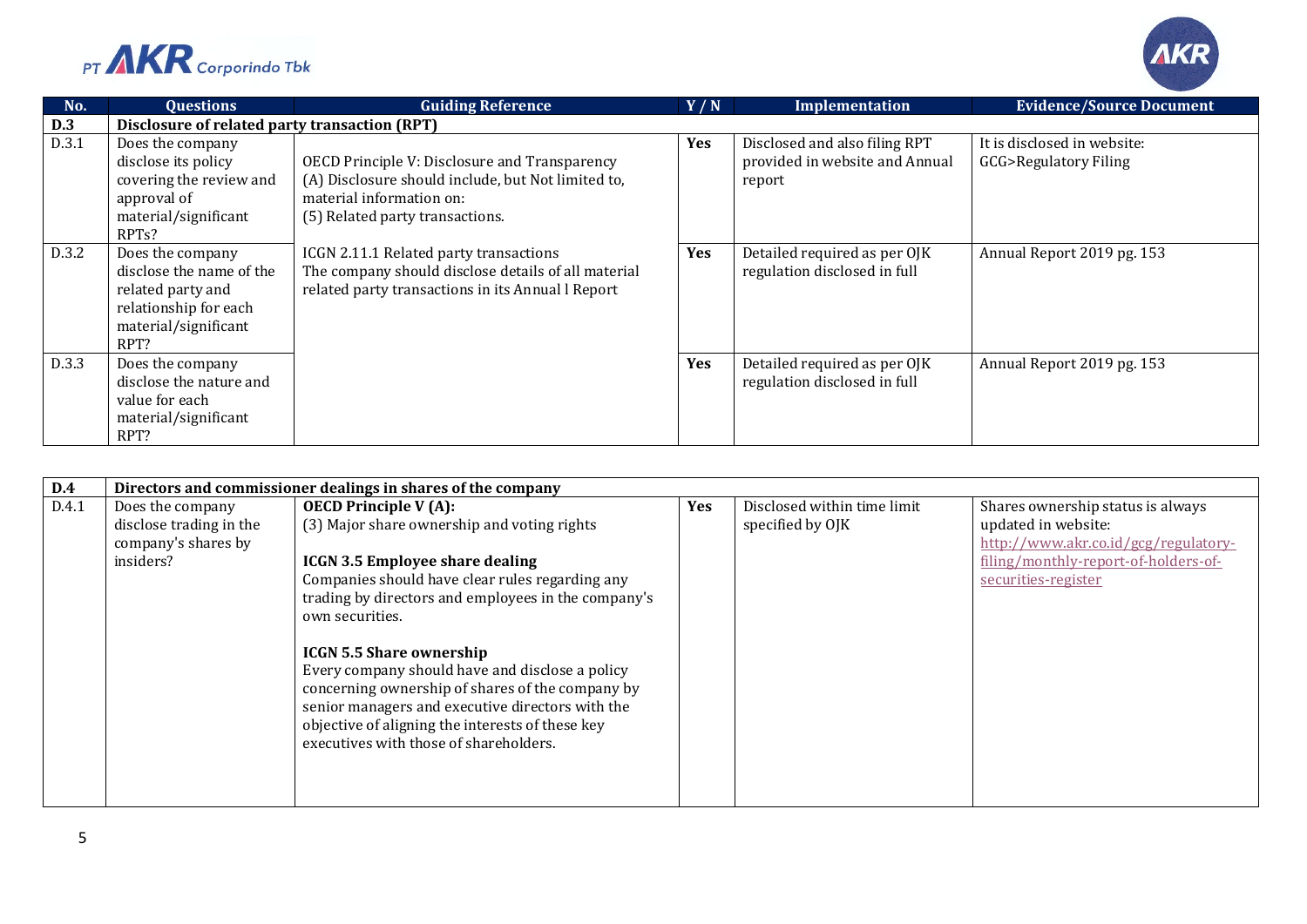



| No.   | <b>Questions</b>                                                                  | <b>Guiding Reference</b>                                                                                                                                                                                                                                                                                                                                                                                                                                                                                                                                   | Y/N       | Implementation                                           | <b>Evidence/Source Document</b> |
|-------|-----------------------------------------------------------------------------------|------------------------------------------------------------------------------------------------------------------------------------------------------------------------------------------------------------------------------------------------------------------------------------------------------------------------------------------------------------------------------------------------------------------------------------------------------------------------------------------------------------------------------------------------------------|-----------|----------------------------------------------------------|---------------------------------|
| D.5   | <b>External auditor and Auditor Report</b>                                        |                                                                                                                                                                                                                                                                                                                                                                                                                                                                                                                                                            |           |                                                          |                                 |
| D.5.1 | Are audit fees disclosed?                                                         | OECD Principle V (C):<br>An annual l audit should be conducted by an                                                                                                                                                                                                                                                                                                                                                                                                                                                                                       | Yes       | Audit fees paid disclosed                                | Annual Report 2019 pg. 272      |
|       | Where the same audit firm<br>is engaged for both audit<br>and non-audit services, | independent, competent and qualified, auditor in<br>order to provide an external and objective assurance<br>to the board and shareholders that the financial                                                                                                                                                                                                                                                                                                                                                                                               | <b>No</b> | Auditor appointed does Not<br>provide non-audit services |                                 |
| D.5.2 | Are the non-audit fees<br>disclosed?                                              | statements fairly represent the financial position and<br>performance of the company in all material respects.                                                                                                                                                                                                                                                                                                                                                                                                                                             | N/A       | Not applicable                                           |                                 |
| D.5.3 | Does the non-audit fees<br>exceed the audit fees?                                 | OECD Principle V(D):<br>External auditors should be accountable to the<br>shareholders and owe a duty to the company to<br>exercise due professional care in the conduct of the<br>audit.<br>ICGN 6.5 Ethical standards (Audit)<br>The auditors should observe high-quality auditing<br>and ethical standards. To limit the possible risk of<br>possible conflicts of interest, No-audit services and<br>fees paid to auditors for No-audit services should be<br>both approved in advance by the audit committee<br>and disclosed in the Annual l Report. | N/A       | Not applicable                                           |                                 |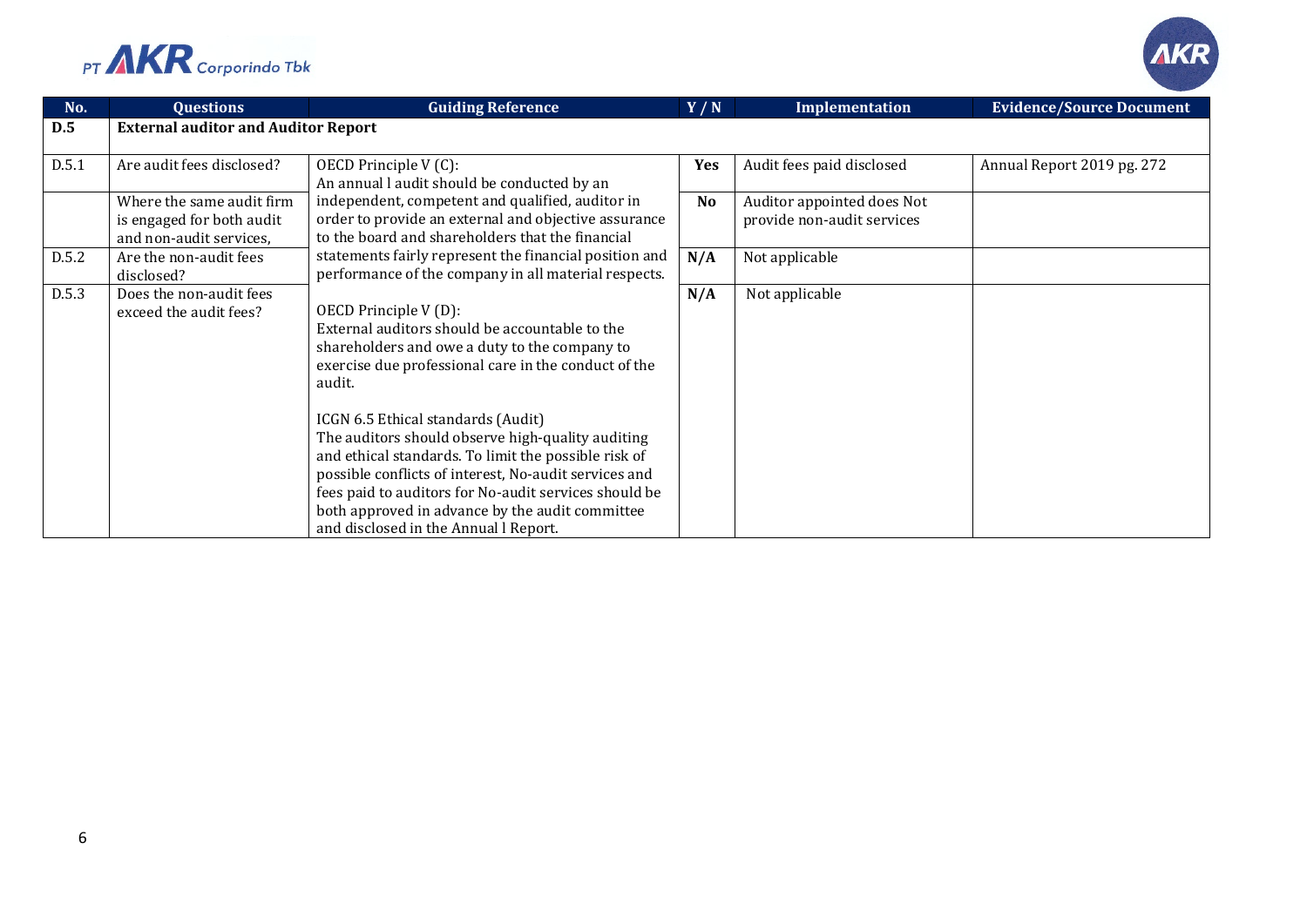



| No.   | <b>Questions</b>                                                                                                                                                                                 | <b>Guiding Reference</b>                                                                                                                                                                                                                                                                                                                                                                                                                                                                                                                                             | Y/N | <b>Implementation</b>                | <b>Evidence/Source</b><br><b>Document</b>            |
|-------|--------------------------------------------------------------------------------------------------------------------------------------------------------------------------------------------------|----------------------------------------------------------------------------------------------------------------------------------------------------------------------------------------------------------------------------------------------------------------------------------------------------------------------------------------------------------------------------------------------------------------------------------------------------------------------------------------------------------------------------------------------------------------------|-----|--------------------------------------|------------------------------------------------------|
| D.6   | <b>Medium of communications</b>                                                                                                                                                                  |                                                                                                                                                                                                                                                                                                                                                                                                                                                                                                                                                                      |     |                                      |                                                      |
|       | Does the company use the following modes of<br>communication?                                                                                                                                    | <b>OECD Principle V (E):</b> Channel for disseminating<br>information should provide for equal, timely and<br>cost-efficient access to relevant information by<br>users. ICGN 7.1 Transparent and open<br>communication Every company should aspire to<br>transparent and open communication about its<br>aims, its challenges, its achievements and its<br>failures.<br>ICGN 7.2 Timely disclosure Companies should<br>disclose relevant and material information<br>concerning themselves on a timely basis, in<br>particular meeting market guidelines where they |     |                                      |                                                      |
| D.6.1 | Quarterly reporting                                                                                                                                                                              | exist, so as to allow investors to make informed<br>decisions about the acquisition, ownership<br>obligations and rights, and sales of shares.                                                                                                                                                                                                                                                                                                                                                                                                                       | Yes |                                      | https://www.akr.co.id/quar<br>terly-financial-report |
| D.6.2 | Company website                                                                                                                                                                                  |                                                                                                                                                                                                                                                                                                                                                                                                                                                                                                                                                                      | Yes | www.akr.co.id                        |                                                      |
| D.6.3 | Analyst's briefing                                                                                                                                                                               |                                                                                                                                                                                                                                                                                                                                                                                                                                                                                                                                                                      | Yes |                                      | https://www.akr.co.id/corp<br>orate-presentation     |
| D.6.4 | Media briefings /press conferences                                                                                                                                                               |                                                                                                                                                                                                                                                                                                                                                                                                                                                                                                                                                                      | Yes |                                      | https://www.akr.co.id/news                           |
| D.7   | Timely filing/release of annual/financial reports                                                                                                                                                |                                                                                                                                                                                                                                                                                                                                                                                                                                                                                                                                                                      |     |                                      |                                                      |
| D.7.1 | Is the audited annual financial report released<br>within 120 days from the financial year end?                                                                                                  | <b>OECD Principle V</b>                                                                                                                                                                                                                                                                                                                                                                                                                                                                                                                                              | Yes |                                      |                                                      |
| D.7.2 | Is the audited annual financial report released<br>within 90 days from the financial year end?                                                                                                   | (C) OECD Principle V (E)                                                                                                                                                                                                                                                                                                                                                                                                                                                                                                                                             | Yes |                                      |                                                      |
| D.7.3 | Is the audited annual /financial report released<br>within 60 days from the financial year end?                                                                                                  | <b>ICGN 7.2 Timely disclosure</b>                                                                                                                                                                                                                                                                                                                                                                                                                                                                                                                                    | Yes | Within 90 days as<br>required by OJK |                                                      |
| D.7.4 | Is the true and fairness/fair representation of<br>the annual financial statement/reports<br>affirmed by the board of<br>directors/commissioners and/or the relevant<br>officers of the company? | <b>ICGN 7.3 Affirmation of financial statements</b><br>The board of directors and the corporate officers of<br>the company should affirm at least annually the<br>accuracy of the company's financial statements or<br>financial accounts.                                                                                                                                                                                                                                                                                                                           | Yes |                                      | https://www.akr.co.id/quar<br>terly-financial-report |